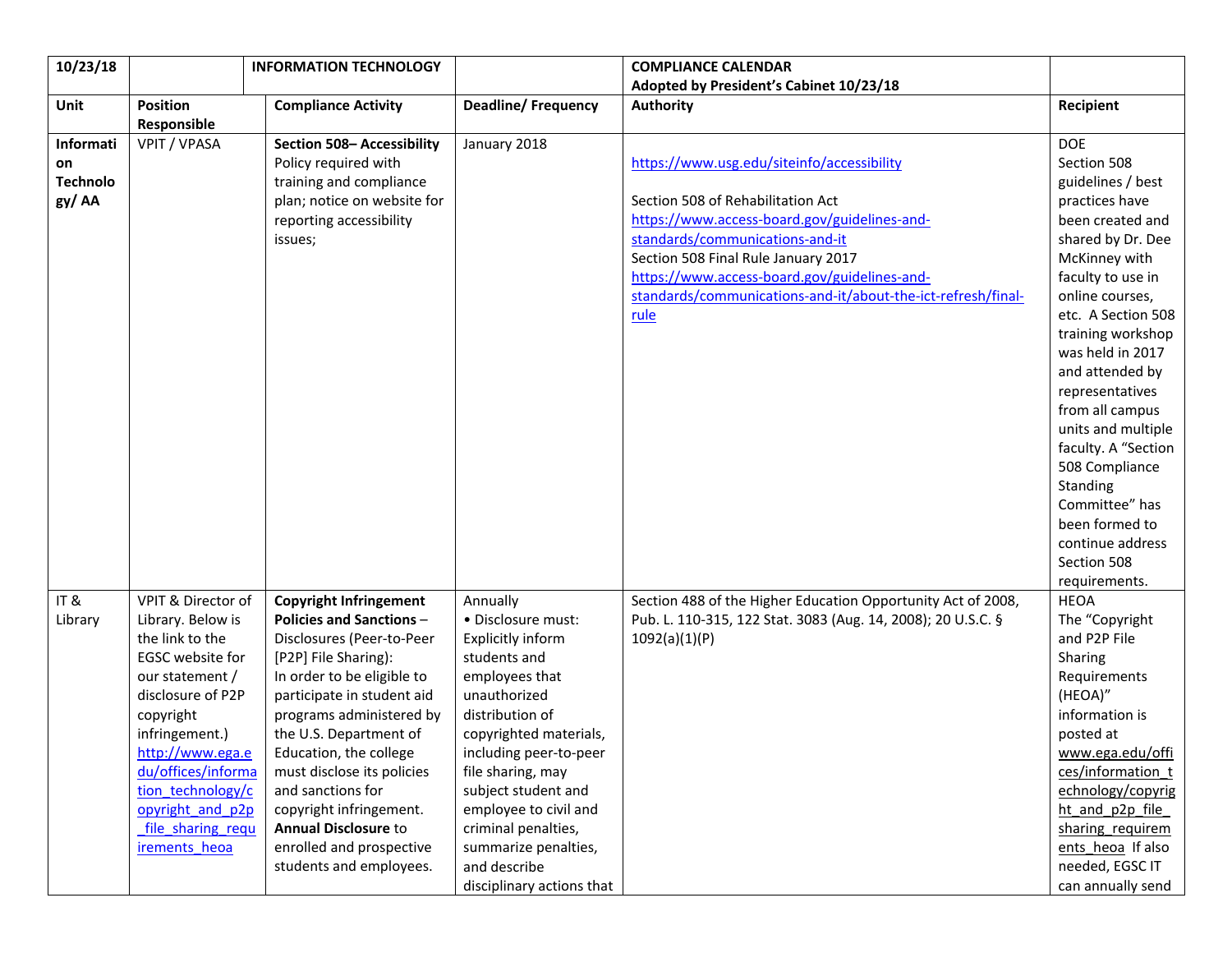| <b>Position</b><br><b>Deadline/Frequency</b><br><b>Authority</b><br>Recipient<br>Unit<br><b>Compliance Activity</b><br>Responsible<br>IT,<br>VPIT, Director of<br>BPM 12.1.1<br><b>USG Data</b><br><b>Data Governance and</b><br>Annually<br>http://www.usg.edu/business procedures manual/section12/C<br><b>Business</b><br>Financial<br>Management: Data<br>Governance<br>1436/#p12.1.1 overview of data governance and manageme<br>Affairs,<br>Accounting, VP for<br>Owners - assignments and<br>Committee<br>Student<br>Academic/<br>report; training and plan<br>nt<br><b>Student Affairs</b><br>Affairs,<br>(This is handled<br>/overseen by<br>force meets<br>multiple<br>periodically;<br>departments given<br>the nature of the<br>data in the<br>report.)<br>& October) |  | will be taken for<br>unauthorized<br>distribution of<br>copyrighted<br>material using the<br>college's information<br>technology system | an email message<br>to all EGSC<br>employees and<br>current students<br>informing them<br>of the copyright &<br>P2P file sharing<br>sanctions and<br>reference the<br><b>EGSC IT</b><br>"Acceptable<br>Usage Policy" and<br>the EGSC IT<br>"Campus<br>Computer &<br>Network Usage<br>Policy." |
|-----------------------------------------------------------------------------------------------------------------------------------------------------------------------------------------------------------------------------------------------------------------------------------------------------------------------------------------------------------------------------------------------------------------------------------------------------------------------------------------------------------------------------------------------------------------------------------------------------------------------------------------------------------------------------------------------------------------------------------------------------------------------------------|--|-----------------------------------------------------------------------------------------------------------------------------------------|-----------------------------------------------------------------------------------------------------------------------------------------------------------------------------------------------------------------------------------------------------------------------------------------------|
|                                                                                                                                                                                                                                                                                                                                                                                                                                                                                                                                                                                                                                                                                                                                                                                   |  |                                                                                                                                         |                                                                                                                                                                                                                                                                                               |
| EGSC<br><b>VPIT</b><br>VPIT or designee<br><b>IT Policy revisions</b><br>At least annually                                                                                                                                                                                                                                                                                                                                                                                                                                                                                                                                                                                                                                                                                        |  |                                                                                                                                         | The EGSC BANNER<br>Separation of<br>Duties (SOD) task<br>updates BANNER<br>data owners. The<br>task force submits<br>a biannual (April<br><b>BANNER SOD</b><br>report to the USG<br>to reflect EGSC<br><b>BANNER</b> data<br>governance &<br>management.<br><b>EGSC community</b>             |